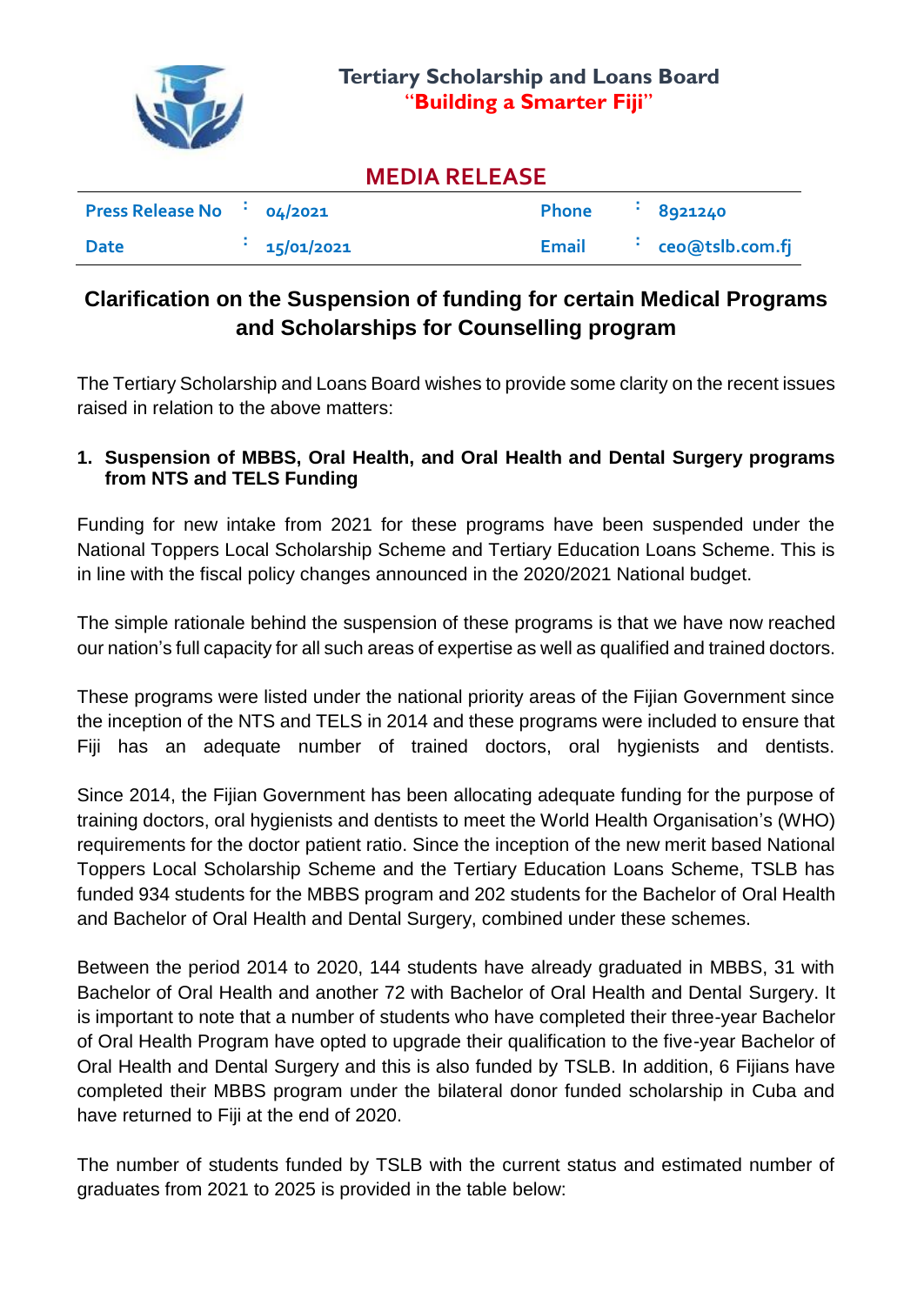| Program                          | Current<br><b>Active No:</b> | <b>Graduated</b><br>2014-2020 | Est.<br><b>Graduates</b><br>2021 | Est.<br><b>Graduates</b><br>2022 | Est.<br><b>Graduates</b><br>2023 | Est.<br><b>Graduates</b><br>2024 | Est.<br><b>Graduates</b><br>2025 | <b>Total Est.</b><br><b>Graduates</b><br>by 2025 |
|----------------------------------|------------------------------|-------------------------------|----------------------------------|----------------------------------|----------------------------------|----------------------------------|----------------------------------|--------------------------------------------------|
| <b>MBBS</b>                      | 689                          | 245                           | 128                              | 159                              | 184                              | 108                              | 110                              | 934                                              |
| Bachelor of<br>Oral Health       | 73                           | 31                            | 11                               | 50                               | 12 <sup>2</sup>                  |                                  | ۰                                | 104                                              |
| Bachelor in<br>Dental<br>Surgery | 26                           | 72                            | 8                                | 18                               | -                                | -                                | ۰                                | 98                                               |

It is important to note that apart from around 1000 graduate doctors now in Fiji as at the end of end of 2020, over 100 new TSLB funded graduates will be joining the profession from 2021 to 2025 annually. This is in addition to the privately funded students joining the services.

With the 2020 graduates joining the profession, Fiji now has enough trained and qualified doctors to meet the WHO benchmark. This has also been confirmed by Ministry of Health and Medical Services in a recent media announcement whereby clarification has been provided that there is no shortage of Doctors in Fiji now.

By 2025, this benchmark would have been exceeded as there are currently 689 active students under NTS and TELS pursuing a qualification in MBBS who are expected to graduate and join the medical profession by 2025.

Having fulfilled these important criteria, it was vital for the Fijian Government to review the priority areas for funding. This is why funding for these programs have now been suspended under NTS and TELS in the next financial year. Existing students already under these schemes will be allowed to complete their studies on the terms and conditions as per the loan or scholarship bond agreement.

Students who have completed Year 13 in 2020 are strongly encouraged to explore other priority areas within the scholarship categories. For example, within the Medical and Health Category, scholarships are still available in Nursing, Physiotherapy, Dietetics, Public Health, Medical Lab Sciences, Pharmacy and Medical Imaging Science.

A number of these programs also provide a pathway for the MBBS program and students completing these programs under NTS still have an opportunity to pursue their MBBS program post-graduation. They may do so as private students or any other scholarships or loans scheme that may be available in the future. However, students must check directly with the Higher Education Institutions on their eligibility via alternative pathways to the MBBS program.

In addition to the Medical and Health category, students can also pursue alternative qualifications such as Engineering, Teacher Training, Technology and Town and Land Planning under NTS or TELS provided they meet the qualifying criteria.

It is important for interested Fijians to note that the funding for these schemes have only been suspended and not completely terminated. The Fijian Government will be reviewing this next